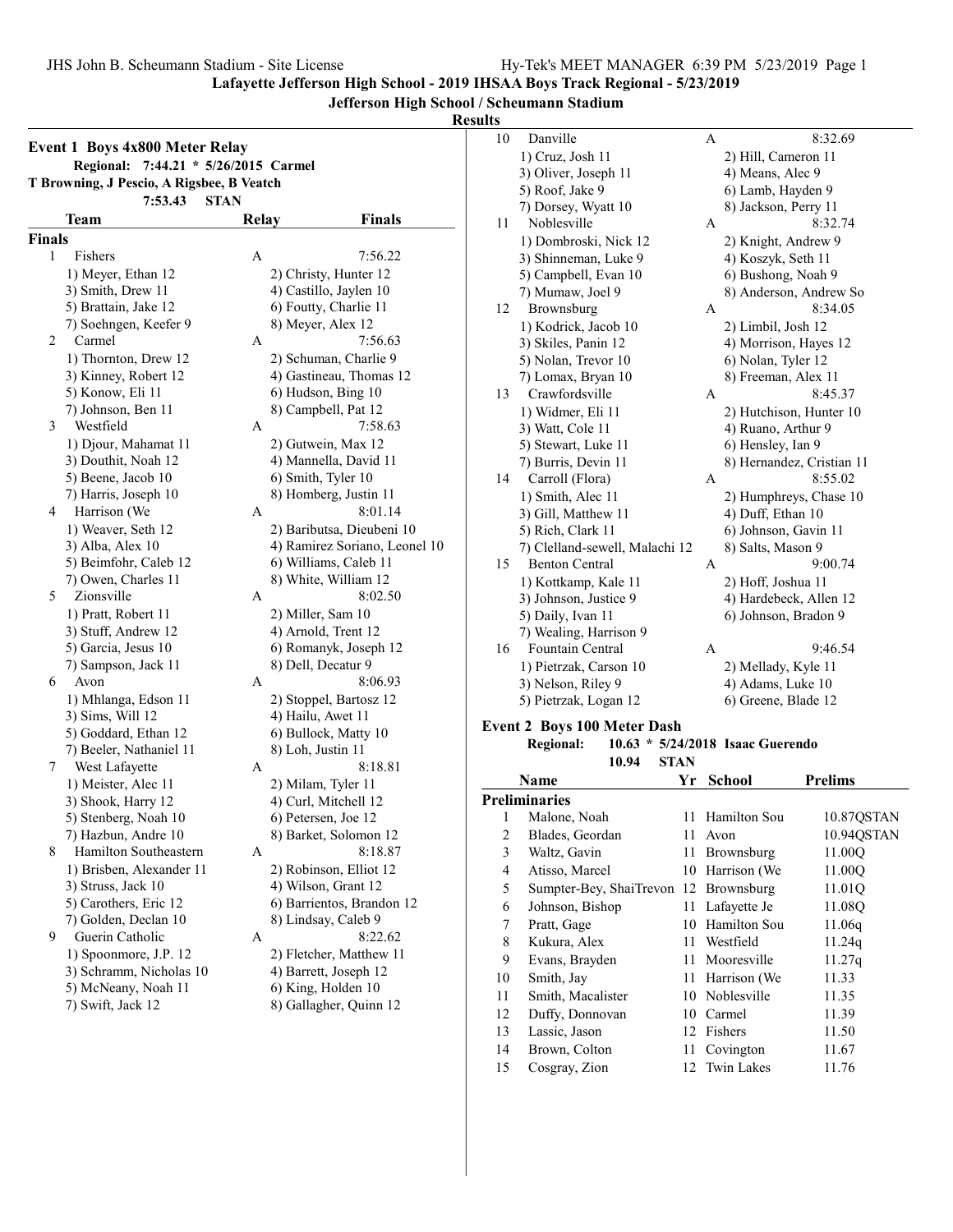| JHS John B. Scheumann Stadium - Site License | Hy-Tek's MEET MANAGER 6:39 PM 5/23/2019 Page 2 |  |
|----------------------------------------------|------------------------------------------------|--|
|                                              |                                                |  |

Lafayette Jefferson High School - 2019 IHSAA Boys Track Regional - 5/23/2019

# Jefferson High School / Scheumann Stadium

## Results

| Preliminaries  (Event 2 Boys 100 Meter Dash) |                                       |             |                                    |                      |
|----------------------------------------------|---------------------------------------|-------------|------------------------------------|----------------------|
|                                              | <b>Name</b>                           |             | Yr School                          | <b>Prelims</b>       |
| 16                                           | Hardebeck, Quentin                    |             | 9 Benton Centr                     | 12.04                |
|                                              | <b>Event 2 Boys 100 Meter Dash</b>    |             |                                    |                      |
|                                              | <b>Regional:</b>                      |             | $10.63 * 5/24/2018$ Isaac Guerendo |                      |
|                                              | 10.94                                 | <b>STAN</b> |                                    |                      |
|                                              | Name                                  | Yr          | <b>School</b>                      | <b>Finals</b>        |
| <b>Finals</b>                                |                                       |             |                                    |                      |
| 1                                            | Malone, Noah                          | 11          | Hamilton Sou                       | 10.61* STAN          |
| 2                                            | Blades, Geordan                       | 11          | Avon                               | 10.87 STAN           |
| 3                                            | Waltz, Gavin                          | 11 -        | Brownsburg                         | 10.94<br><b>STAN</b> |
| $\overline{4}$                               | Sumpter-Bey, ShaiTrevon 12 Brownsburg |             |                                    | 10.98                |
| 5                                            | Atisso, Marcel                        |             | 10 Harrison (We                    | 11.00                |
| 6                                            | Johnson, Bishop                       |             | 11 Lafayette Je                    | 11.02                |
| $\boldsymbol{7}$                             | Evans, Brayden                        |             | 11 Mooresville                     | 11.14                |
| 8                                            | Pratt, Gage                           |             | 10 Hamilton Sou                    | 11.15                |
| 9                                            | Kukura, Alex                          |             | 11 Westfield                       | 11.17                |
|                                              | <b>Event 3 Boys 110 Meter Hurdles</b> |             |                                    |                      |
|                                              | <b>Regional:</b>                      |             | 13.94 * 5/27/2010 Shane Mikesky    |                      |
|                                              | 14.65                                 | <b>STAN</b> |                                    |                      |
|                                              | Name                                  | Yr          | <b>School</b>                      | <b>Prelims</b>       |
|                                              | <b>Preliminaries</b>                  |             |                                    |                      |
| 1                                            | Peterson, Jalen                       |             | 12 Avon                            | 14.78Q               |
| $\overline{c}$                               | Armstrong, Isaac                      |             | 12 Harrison (We                    | 14.92Q               |
| 3                                            | Hazell, Kyle                          |             | 12 West Lafayet                    | 14.86Q               |
| 4                                            | Griffin, Tyrone                       |             | 12 Brownsburg                      | 14.95Q               |
| 5                                            | Pearson, Jakob                        |             | 12 Carmel                          | 15.01Q               |
| 6                                            | Belcher, Landon                       |             | 12 Lebanon                         | 15.11Q               |
| 7                                            | Boehm, Cooper                         |             | 12 Westfield                       | 15.16q               |
| 8                                            | Teater, Brandon                       | 11          | Carmel                             | 15.32q               |
| 9                                            | King, Zion                            |             | 10 Harrison (We                    | 15.47q               |
| 10                                           | Roux, Marcus                          | 11          | Fishers                            | 15.64                |
| 11                                           | Barbosa, Marcos                       |             | 10 Brownsburg                      | 15.78                |
| 12                                           | Jordan, Tyler                         | 11          | <b>Twin Lakes</b>                  | 15.88                |
| 13                                           | Durden, Caleb                         | 11          | Hamilton Sou                       | 16.24                |
| 14                                           | Adams, Dan                            |             | 10 Fountain Cen                    | 17.09                |
| 15                                           | Clem, Duncan                          | 11          | Seeger                             | 17.24                |

#### Event 3 Boys 110 Meter Hurdles

#### Regional: 13.94 \* 5/27/2010 Shane Mikesky 14.65 STAN

|               | 14.VJ            | OIAN |                 |        |             |
|---------------|------------------|------|-----------------|--------|-------------|
|               | <b>Name</b>      |      | <b>School</b>   | Finals |             |
| <b>Finals</b> |                  |      |                 |        |             |
|               | Hazell, Kyle     |      | 12 West Lafayet |        | 14.34 STAN  |
| 2             | Peterson, Jalen  |      | $12$ Avon       |        | 14.35 STAN  |
| 3             | Armstrong, Isaac |      | 12 Harrison (We | 14.47  | <b>STAN</b> |
| 4             | Pearson, Jakob   |      | 12 Carmel       | 14.71  |             |
| 5             | Boehm, Cooper    |      | 12 Westfield    | 14.82  |             |
| 6             | Belcher, Landon  |      | 12 Lebanon      | 14.86  |             |
| 7             | Griffin, Tyrone  |      | 12 Brownsburg   | 14.98  |             |
| 8             | King, Zion       |      | 10 Harrison (We | 15.25  |             |
| 9             | Teater, Brandon  |      | Carmel          | 15.44  |             |
|               |                  |      |                 |        |             |

|                | <b>Event 4 Boys 200 Meter Dash</b><br><b>Regional:</b> |       |             | 21.45 * 5/23/2013 Lucas Wallace |                |
|----------------|--------------------------------------------------------|-------|-------------|---------------------------------|----------------|
|                |                                                        | 22.08 | <b>STAN</b> |                                 |                |
|                | Name                                                   |       | Yr          | School                          | <b>Prelims</b> |
|                | Preliminaries                                          |       |             |                                 |                |
| 1              | Thomas, Pierce                                         |       |             | 10 Brownsburg                   | 22.18Q         |
| 2              | Malone, Noah                                           |       | 11          | Hamilton Sou                    | 22.24Q         |
| 3              | Hogan, Thomas                                          |       |             | 10 Lafayette Je                 | 22.32Q         |
| $\overline{4}$ | Lewis, H.L.                                            |       | 12          | Fishers                         | 22.54Q         |
| 5              | Pratt, Gage                                            |       |             | 10 Hamilton Sou                 | 22.57Q         |
| 6              | Waltz, Gavin                                           |       | 11          | Brownsburg                      | 22.65Q         |
| 7              | Agbo, Francis                                          |       | 11          | Westfield                       | 22.71q         |
| 8              | Tanis, Brentt                                          |       | 12          | Avon                            | 22.79q         |
| 9              | McCurine, Antonio                                      |       |             | 12 McCutcheon                   | 22.80q         |
| 10             | Zhang, Ethan                                           |       | 11.         | Carmel                          | 22.83          |
| 11             | Jones, Trent                                           |       | 9           | Southmont                       | 23.01          |
| 12             | Coffing, Stevie                                        |       | 11          | Harrison (We                    | 23.05          |
| 13             | Hall, Joe                                              |       | 9           | Avon                            | 23.11          |
| 14             | Lehe, Luke                                             |       | 12          | Tri-County                      | 23.53          |
| 15             | Valentine, Joe                                         |       | 12          | Twin Lakes                      | 23.94          |
| 16             | Barnett, Aaron                                         |       |             | 12 Fountain Cen                 | 24.15          |

# Event 4 Boys 200 Meter Dash

# Regional: 21.45 \* 5/23/2013 Lucas Wallace

22.08 STAN

|               | <b>Name</b>       |    | Yr School       | <b>Finals</b> |             |
|---------------|-------------------|----|-----------------|---------------|-------------|
| <b>Finals</b> |                   |    |                 |               |             |
|               | Malone, Noah      |    | 11 Hamilton Sou | 21.48         | <b>STAN</b> |
| 2             | Thomas, Pierce    |    | 10 Brownsburg   |               | 22.05 STAN  |
| 3             | Hogan, Thomas     |    | 10 Lafayette Je | 22.16         |             |
| 4             | Pratt, Gage       |    | 10 Hamilton Sou | 22.23         |             |
| 5             | Lewis, H.L.       |    | 12 Fishers      | 22.38         |             |
| 6             | Waltz, Gavin      |    | 11 Brownsburg   | 22.54         |             |
| 7             | Agbo, Francis     | 11 | Westfield       | 22.56         |             |
| 8             | McCurine, Antonio |    | 12 McCutcheon   | 22.66         |             |
| 9             | Tanis, Brentt     |    | $12$ Avon       | 24.26         |             |

### Event 5 Boys 1600 Meter Run

## Regional: 4:08.96 \* 5/26/2016 Ben Veatch 4:17.37 STAN

| <b>Name</b> |                   | Yr  | <b>School</b>   | <b>Finals</b> |
|-------------|-------------------|-----|-----------------|---------------|
| Finals      |                   |     |                 |               |
| 1           | Meyer, Ethan      |     | 12 Fishers      | 4:17.52       |
| 2           | Beimfohr, Caleb   |     | 12 Harrison (We | 4:18.15       |
| 3           | Williams, Caleb   |     | 11 Harrison (We | 4:19.50       |
| 4           | Carothers, Eric   |     | 12 Hamilton Sou | 4:21.07       |
| 5           | Collier, Colton   | 11. | Western Boon    | 4:24.86       |
| 6           | Freeman, Alex     | 11  | Brownsburg      | 4:25.84       |
| 7           | Kane, Dalton      | 11. | Plainfield      | 4:27.45       |
| 8           | Gastineau, Thomas |     | 12 Carmel       | 4:29.18       |
| 9           | Swinson, Eric     | 11  | Hamilton Sou    | 4:31.23       |
| 10          | Harless, Cam      | 12. | Carmel          | 4:34.06       |
| 11          | Persin, Josh      | 11  | McCutcheon      | 4:36.80       |
| 12          | Cole, Logan       | 10  | Zionsville      | 4:38.73       |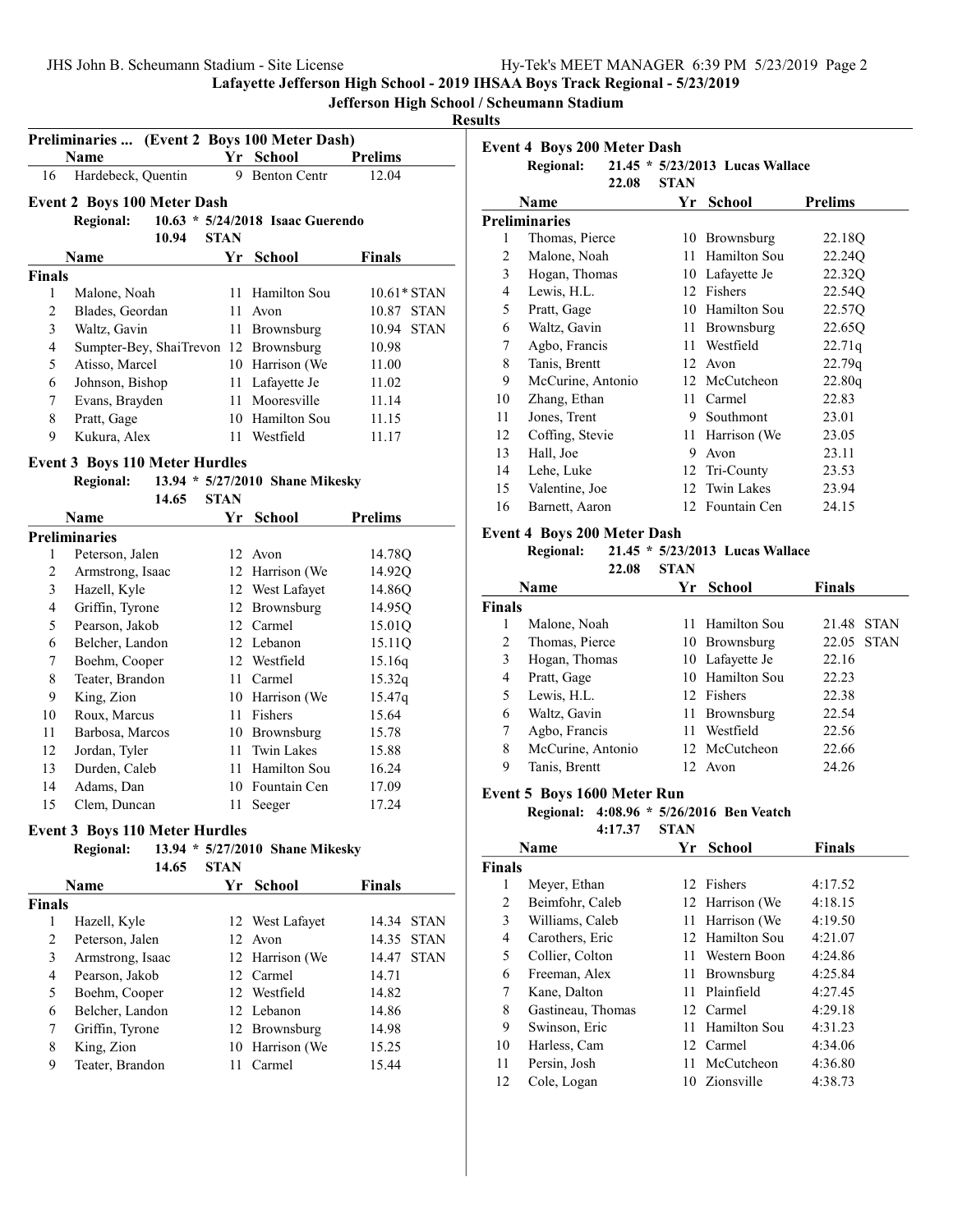Lafayette Jefferson High School - 2019 IHSAA Boys Track Regional - 5/23/2019

Jefferson High School / Scheumann Stadium

# Results

|               | (Event 5 Boys 1600 Meter Run)<br><b>Finals</b> |    |                                           |                               |
|---------------|------------------------------------------------|----|-------------------------------------------|-------------------------------|
|               | Name                                           |    | Yr School                                 | <b>Finals</b>                 |
| 13            | Hipkiss, Blake                                 |    | 12 Noblesville                            | 4:40.72                       |
| 14            | Smith, Alec                                    | 11 | Carroll (Flo                              | 4:43.40                       |
| 15            | Hoff. Joshua                                   | 11 | <b>Benton Centr</b>                       | 4:52.54                       |
| 16            | Kottkamp, Kale                                 | 11 | <b>Benton Centr</b>                       | 5:08.41                       |
|               | Event 6 Boys 4x100 Meter Relay                 |    |                                           |                               |
|               | 41.44 * 5/25/2017 Avon<br><b>Regional:</b>     |    |                                           |                               |
|               | J Carter, C DuPriest, I Guerendo, C Smith      |    |                                           |                               |
|               | 42.54<br><b>STAN</b>                           |    |                                           |                               |
|               | Team                                           |    | <b>Relay</b>                              | Finals                        |
| <b>Finals</b> |                                                |    |                                           |                               |
| 1             | Brownsburg                                     | A  |                                           | 42.00 STAN                    |
|               | 1) Tetrick, Andrew 11                          |    |                                           | 2) Sumpter-Bey, ShaiTrevon 12 |
|               | 3) Thomas, Pierce 10                           |    | 4) Waltz, Gavin 11                        |                               |
|               | 5) Kirtz, Bryce 12                             |    | 6) Griffin, Tyrone 12                     |                               |
|               | 7) Barbosa, Marcos 10                          |    | 8) Williamson, Chris 10                   |                               |
| 2             | Harrison (We                                   | A  |                                           | 42.44 STAN                    |
|               | 1) Coffing, Stevie 11                          |    | 2) Armstrong, Isaiah 12                   |                               |
|               | 3) Smith, Jay 11                               |    | 4) Atisso, Marcel 10                      |                               |
|               | 5) Sondgerath, Garrett 12                      |    | 6) Wood, Quinton 11                       |                               |
|               | 7) Crooks, Andrew 12                           |    | 8) Armstrong, Isaac 12                    |                               |
| 3             | Hamilton Southeastern                          | A  |                                           | 42.71                         |
|               | 1) Sydnor, Stephen 9                           |    | 2) Pratt, Gage 10                         |                               |
|               | 3) Durden, Caleb 11                            |    | 4) Malone, Noah 11                        |                               |
|               | 5) Phillips, Mikah 10                          |    | 6) Bostock, Nick 12                       |                               |
|               | 7) Gomez, Kyle 11                              |    | 8) Rios Rojas, Emilio 11                  |                               |
| 4             | Westfield                                      | A  |                                           | 42.77                         |
|               | 1) Kukura, Alex 11                             |    | 2) Chalmers, Mario 9                      |                               |
|               | 3) Piening, Mason 10                           |    | 4) Agbo, Francis 11                       |                               |
|               | 5) Boehm, Cooper 12                            |    | 6) Frey, David 10                         |                               |
|               | 7) Huisden, Christiaan 10                      |    | 8) Homberg, Justin 11                     |                               |
| 5             | Fishers                                        | A  |                                           | 42.85                         |
|               | 1) Mabry, Trenton 12                           |    | 2) Lewis, H.L. 12                         |                               |
|               | 3) Lassic, Jason 12                            |    | 4) Carrithers, Cole 12                    |                               |
|               | 5) Roux, Marcus 11                             |    |                                           | 6) Campbell, Anthony 12       |
|               | 7) Mayes, Andrew 12                            |    | 8) Soehngen, Keefer 9                     |                               |
| 6             | Lafayette Jefferson                            | A  |                                           | 42.90                         |
|               | 1) Johnson, Bishop 11                          |    | 2) Jenkins, Brian 12                      |                               |
|               | 3) Hogan, Thomas 10                            |    | 4) Matthews, Derrick 11                   |                               |
|               | 5) Jones, Cordea 10                            |    | 6) Reese, Xhavion 9                       |                               |
|               | 7) Holsclaw, Micheal-Bryant 9<br>Zionsville    |    | 8) Stephany, Steven 9                     |                               |
| 7             |                                                | A  |                                           | 43.64                         |
|               | 1) Horten, Jacob 10                            |    | 2) Woerner, Zach 11                       |                               |
|               | 3) Canfield, Connor 11                         |    | 4) Baumann, Tyler 11<br>6) Stone, Josh 10 |                               |
|               | 5) Walker, Nick 9<br>7) Roberts, Zach 12       |    |                                           |                               |
|               |                                                |    | 8) Varner, William 10                     |                               |
| 8             | Lebanon                                        | A  |                                           | 44.08                         |
|               | 1) Belcher, Landon 12                          |    | 2) Reese, JC 10                           |                               |
|               | 3) Maldonado, Julio 12                         |    | 4) Winkles, Trevor 9                      |                               |
|               | 5) Unger, Garrett 12                           |    | 6) Boggess, Caden 10                      |                               |
|               | 7) Gibbs, Haiden 10                            |    |                                           |                               |
|               |                                                |    |                                           |                               |

| πь |                                    |   |                                  |
|----|------------------------------------|---|----------------------------------|
| 9  | <b>Twin Lakes</b>                  | А | 45.34                            |
|    | 1) Businger, Gage 10               |   | 2) Valentine, Joe 12             |
|    | 3) Cosgray, Zion 12                |   | 4) Rardon, Keeven 11             |
|    | 5) Gillum, Ty 9                    |   | 6) Roush, Jaylen 10              |
|    | 7) Lashbrook, Isaac 10             |   | 8) Jackson, Kahari 10            |
| 10 | North Montgomery                   | A | 45.79                            |
|    | 1) Coon, Adam 11                   |   | 2) Claycomb, Bryce 12            |
|    | 3) Lovold, Ben 11                  |   | 4) Jackman, Matt 12              |
|    | 5) Kobel, Kade 11                  |   | 6) Searle, Zak 10                |
|    | 7) Pittman, Treyce 9               |   | 8) Bradford, Jaron 11            |
| 11 | Noblesville                        | A | 46.17                            |
|    | 1) Rogers-Walton, Shomari 11       |   | 2) Kinslow, Shawn 11             |
|    | 3) Smith, Macalister 10            |   | 4) Conard, Mitchell 12           |
|    | 5) Newcomer, Jack 12               |   | 6) Gomez, Brayan 9               |
|    | 7) Gonzalez, Zach 11               |   | 8) Leach, Kody 12                |
| 12 | Covington                          | А | 47.25                            |
|    | 1) Marrow, Ryan 11                 |   | 2) Foster, Logan 12              |
|    | 3) Brewer, Sam 12                  |   | 4) Mandolini, Nico 12            |
| 13 | Fountain Central                   | А | 48.71                            |
|    | 1) Myers, Brent 10                 |   | 2) Pilecki, Caleb 12             |
|    | 3) Morgado, Ivan 9                 |   | 4) Barnett, Aaron 12             |
|    | 5) Okulovich, Skylar 12            |   | 6) Martin, Seth 9                |
|    | Avon                               | A | DNF                              |
|    | 1) Tanis, Brentt 12                |   | $2)$ Hall, Joe $9$               |
|    | 3) Goodwyn, Cameron 11             |   | 4) Blades, Geordan 11            |
|    | 5) Smith, Christopher              |   | 6) Wooden, Bryan 11              |
|    | 7) Pickard, Tristan 11             |   | 8) Peterson, Jalen 12            |
|    | Plainfield                         | А | <b>DNF</b>                       |
|    | 1) Alsum, Rickey 11                |   | 2) Weigel, Caleb 10              |
|    | 3) Maple, Connor 9                 |   | 4) Denbrook, Brandon 12          |
|    | 5) Lucas, Corbin 10                |   | 6) Minnett, Carter 10            |
|    | 7) Gadia, Tavian 12                |   | 8) Reynolds, Michael 10          |
|    | Carmel                             | A | DQ                               |
|    | 1) Schafer, Owen 10                |   | 2) Parker, Colton 10             |
|    | 3) Zhang, Ethan 11                 |   | 4) Duffy, Donnovan 10            |
|    | 5) Downing, Dylan 11               |   | 6) Burks, Logan 11               |
|    | 7) Simoneau, Aidan 10              |   | 8) Ogbeide, Osamudiame 11        |
|    | <b>Event 7 Boys 400 Meter Dash</b> |   |                                  |
|    | <b>Regional:</b>                   |   | 48.14 * 5/25/2000 Ryan Sarbinoff |

|               | 49.40<br><b>STAN</b>    |     |                 |               |  |
|---------------|-------------------------|-----|-----------------|---------------|--|
|               | Name                    | Yr  | <b>School</b>   | <b>Finals</b> |  |
| <b>Finals</b> |                         |     |                 |               |  |
| 1             | Soehngen, Keefer        | 9   | Fishers         | 49.95         |  |
| 2             | Stenberg, Noah          |     | 10 West Lafayet | 50.32         |  |
| 3             | Stein, Chris            | 10  | Hamilton Sou    | J51.24        |  |
| 4             | Cox, DeVontez           | 11  | Noblesville     | J51.24        |  |
| 5             | Rios Rojas, Emilio      |     | 11 Hamilton Sou | 51.32         |  |
| 6             | Fisher, Trey            |     | 12 Brownsburg   | 51.34         |  |
| 7             | Lauy, Dillan            | 10. | Southmont       | 51.53         |  |
| 8             | Diemer-McKinney, Haider | 9   | Brownsburg      | 51.57         |  |
| 9             | Williams, Damien        |     | 12 Monrovia     | 51.83         |  |
| 10            | Sondgerath, Garrett     |     | 12 Harrison (We | 52.03         |  |
| 11            | France, Nathan          | 11. | Southmont       | 52.19         |  |
| 12            | Brown, Colton           | 11  | Covington       | 52.72         |  |
| 13            | Heide, Caleb            | 10  | Clinton Cent    | 53.33         |  |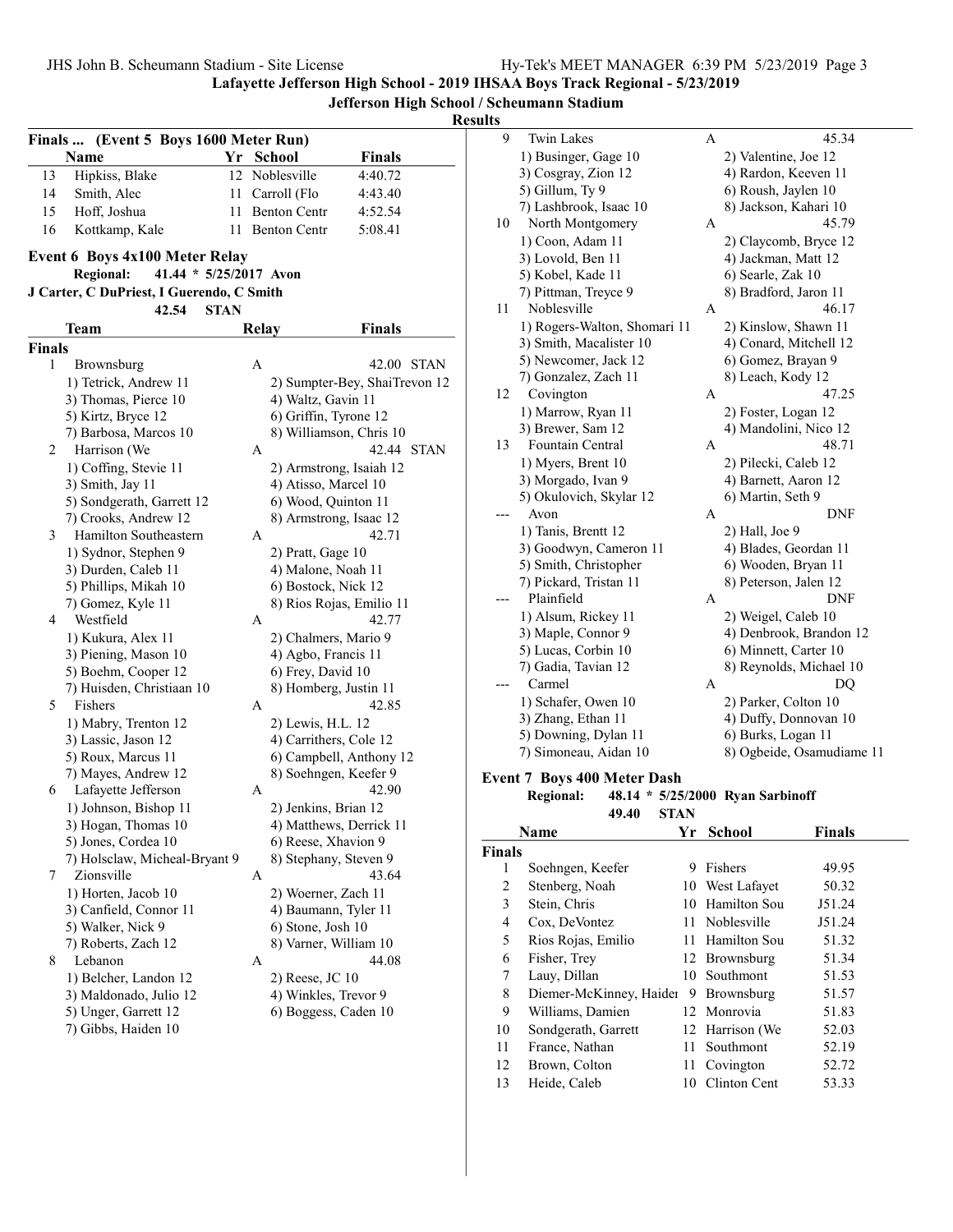JHS John B. Scheumann Stadium - Site License Hy-Tek's Manager and Hy-Tek's Manager 6:39 PM 57-23/2019 Page 4:39

Lafayette Jefferson High School - 2019 IHSAA Boys Track Regional - 5/23/2019

Jefferson High School / Scheumann Stadium

### Results

|                         | Finals  (Event 7 Boys 400 Meter Dash) |             |                                       |                        |
|-------------------------|---------------------------------------|-------------|---------------------------------------|------------------------|
|                         | <b>Name</b>                           |             | Yr School                             | Finals                 |
| 14                      | Bosworth, Jack                        | 11          | Mooresville                           | 53.50                  |
| 15                      | Clark, Wil                            |             | 12 Seeger                             | 54.10                  |
| 16                      | Crowther, Cameron                     |             | 12 Twin Lakes                         | 54.41                  |
|                         | <b>Event 8 Boys 300 Meter Hurdles</b> |             |                                       |                        |
|                         | <b>Regional:</b>                      |             | 37.05 * 5/23/2013 Zach Reitzug        |                        |
|                         | 39.01                                 | <b>STAN</b> |                                       |                        |
|                         | Name                                  | Yr          | <b>School</b>                         | Finals                 |
| <b>Finals</b>           |                                       |             |                                       |                        |
| 1                       | Hazell, Kyle                          |             | 12 West Lafayet                       | 39.16                  |
| 2                       | Sandlin, Logan                        | 11          | Carmel                                | 39.17                  |
| $\overline{\mathbf{3}}$ | Peterson, Jalen                       |             | 12 Avon                               | 39.35                  |
| $\overline{4}$          | Grenda, Calvin                        |             | 12 Westfield                          | 39.45                  |
| 5                       | Parker, Colton                        |             | 10 Carmel                             | 39.62                  |
| 6                       | Freudenthal, Billy                    |             | 12 Guerin Catho                       | 39.68                  |
| 7                       | Griffin, Tyrone                       |             | 12 Brownsburg                         | 40.67                  |
| 8                       | Kender, Maxwell                       |             | 12 Delphi Commu                       | 40.72                  |
| 9                       | Roberts, Zach                         |             | 12 Zionsville                         | 40.79                  |
| 10                      | King, Zion                            |             | 10 Harrison (We                       | 41.18                  |
| 11                      | Kobel, Kade                           | 11          | North Montgo                          | 41.19                  |
| 12                      | Durden, Caleb                         | 11          | Hamilton Sou                          | 41.81                  |
| 13                      | Heim, Trenton                         | 10          | Avon                                  | 42.42                  |
| 14                      | Clem, Duncan                          | 11          | Seeger                                | 43.14                  |
| $---$                   | Jordan, Tyler                         | 11          | <b>Twin Lakes</b>                     | <b>DNF</b>             |
|                         | <b>Event 9 Boys 800 Meter Run</b>     |             |                                       |                        |
|                         | <b>Regional:</b>                      |             | 1:51.61 $*$ 5/26/2016 Cooper Williams |                        |
|                         | 1:56.32                               | <b>STAN</b> |                                       |                        |
|                         | <b>Name</b>                           | Yr          | <b>School</b>                         | <b>Finals</b>          |
| <b>Finals</b>           |                                       |             |                                       |                        |
| 1                       | Beimfohr, Caleb                       |             | 12 Harrison (We                       | 1:54.63<br><b>STAN</b> |
| 2                       | Curl, Mitchell                        | 12          | West Lafayet                          | 1:54.73<br><b>STAN</b> |
| 3                       | Anderson, Andrew                      |             | So Noblesville                        | 1:55.52<br><b>STAN</b> |
| $\overline{4}$          | Romanyk, Joseph                       | 12          | Zionsville                            | 1:56.14<br><b>STAN</b> |

3 White, William 12 Harrison (We 9:24.43 4 Gallagher, Quinn 12 Guerin Catho 9:28.28 5 Pietrzak, Logan 12 Fountain Cen 9:36.66 6 9:37.44 Garcia, Jesus 10 Zionsville 7 Jarosinski, Brady 12 Hamilton Sou 9:40.45 8 Ramirez Soriano, Leonel 10 Harrison (We 9:42.30 9 9:42.32 Clark, Will 10 Fishers 10 Kimmel, Cole 10 Noblesville 9:44.62 11 Nolan, Trevor 10 Brownsburg 9:54.06 12 Goddard, Ethan 12 Avon 10:06.10 13 Delworth, Carter 12 West Lafayet 10:19.52 14 Smith, Alec 11 Carroll (Flo 10:40.68 15 Pietrzak, Carson 10 Fountain Cen 10:43.47

16 Hickner, Travis 10 Noblesville 10:53.82

#### Event 11 Boys 4x400 Meter Relay

Regional: 3:17.13 \* 5/24/2018 Fishers

N Carrithers, H Lewis II, D Graham, B Norton

 $3:20.44$  STAN

|               | Team                                  | <b>Relay</b> | <b>Finals</b>                        |             |
|---------------|---------------------------------------|--------------|--------------------------------------|-------------|
| <b>Finals</b> |                                       |              |                                      |             |
| 1             | Fishers                               | А            | 3:19.91                              | <b>STAN</b> |
|               | 1) Lewis, H.L. 12                     |              | 2) Meyer, Ethan 12                   |             |
|               | 3) Castillo, Jaylen 10                |              | 4) Soehngen, Keefer 9                |             |
|               | 5) Alshalabi, Bilal 12                |              | 6) Roux, Marcus 11                   |             |
|               | 7) Smith, Drew 11                     |              | 8) Carrithers, Cole 12               |             |
| 2             | West Lafayette                        | А            | 3:20.17                              | <b>STAN</b> |
|               | 1) Curl, Mitchell 12                  |              | 2) Hazell, Kyle 12                   |             |
|               | 3) Stenberg, Noah 10                  |              | 4) Petersen, Joe 12                  |             |
|               | 5) Rider, Brice 9                     |              | 6) Melchi, Cannon 9                  |             |
|               | 7) Hodge, Henry 11                    |              | 8) Downey, Andrew 11                 |             |
| 3             | Noblesville                           | A            | 3:20.24                              | <b>STAN</b> |
|               | 1) Rogers-Walton, Shomari 11          |              | 2) Kinslow, Shawn 11                 |             |
|               | 3) Cox, DeVontez 11                   |              | 4) Conard, Mitchell 12               |             |
|               | 5) Conard, Matthew 10                 |              | 6) Alsup, Chase 9                    |             |
|               | 7) Anderson, Andrew So                |              | 8) Herman, Andrew 11                 |             |
| 4             | Carmel                                | A            | 3:21.23                              |             |
|               | 1) Schafer, Owen 10                   |              | 2) Thornton, Drew 12                 |             |
|               | 3) Sandlin, Logan 11                  |              | 4) Konow, Eli 11                     |             |
|               | 5) Pearson, Jakob 12                  |              | 6) Zhang, Ethan 11                   |             |
|               | 7) Gastineau, Thomas 12               |              | 8) Parker, Colton 10                 |             |
| 5             | Zionsville                            | A            | 3:22.66                              |             |
|               | 1) Romanyk, Joseph 12                 |              | 2) Varner, William 10                |             |
|               | 3) Arnold, Trent 12                   |              | 4) Greeson, Cameron 11               |             |
|               | 5) Dell, Decatur 9                    |              | 6) Miller, Sam 10                    |             |
|               | 7) Roberts, Zach 12                   |              | 8) Pratt, Robert 11                  |             |
| 6             | Harrison (We                          | A            | 3:23.40                              |             |
|               | 1) Alsup, DeAndre 10                  |              | 2) Coffing, Stevie 11                |             |
|               | 3) Alba, Alex 10                      |              | 4) Beimfohr, Caleb 12                |             |
|               | 5) Baributsa, Dieubeni 10             |              | 6) King, Zion 10                     |             |
| 7             | 7) Ramirez Soriano, Leonel 10<br>Avon | А            | 8) Sondgerath, Garrett 12<br>3:23.52 |             |
|               | 1) Wittkamper, Riley 10               |              | 2) Stemler, Mason 12                 |             |
|               | 3) Tandoc, Zacharey 10                |              | 4) Mhlanga, Edson 11                 |             |
|               | 5) Bullock, Matty 10                  |              | 6) Johnson, Isaac 10                 |             |
|               | 7) Hardy, Darryl 11                   |              | 8) Peterson, Jalen 12                |             |

#### Event 10 Boys 3200 Meter Run

#### Regional: 9:03.41 \* 5/26/2015 Ben Veatch

5 Castillo, Jaylen 10 Fishers 1:56.51 6 Petersen, Joe 12 West Lafayet 1:56.54 7 Nolan, Tyler 12 Brownsburg 1:57.10 8 Konow, Eli 11 Carmel 1:58.27 9 2:01.54 Lyons, Skyler 12 Delphi Commu 10 Greene, Blade 12 Fountain Cen 2:01.75 11 2:02.22 Smith, Drew 11 Fishers 12 Amburgy, Justin 12 Noblesville 2:02.33 13 2:02.38 Hudson, Bing 10 Carmel 14 Pratt, Robert 11 Zionsville 2:02.91 15 2:03.70 Hailu, Awet 11 Avon 16 Price, Kaden 12 Tri-County 2:05.17

#### 9:19.38 STAN

|        | <b>Name</b>     | Yr School       | <b>Finals</b>  |  |
|--------|-----------------|-----------------|----------------|--|
| Finals |                 |                 |                |  |
|        | Wiggers, Jacob  | 12 Hamilton Sou | $9:19.13$ STAN |  |
|        | 2 Campbell, Pat | 12 Carmel       | 9:21.68        |  |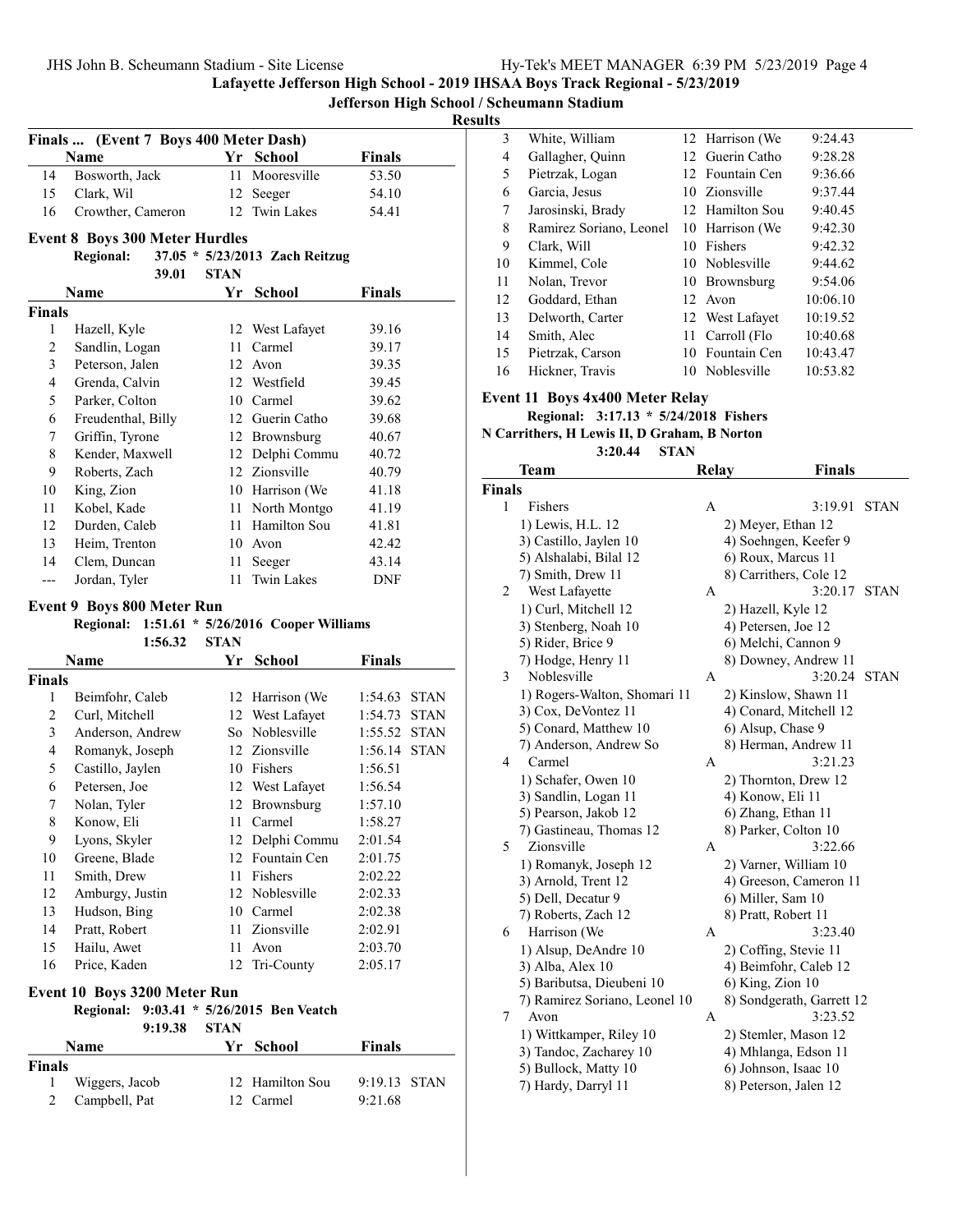Suppinger, Evan 11 Lafayette Ce 139-06.00 10 Zimpfer, Kane 11 Delphi Commu 133-05.00

Lafayette Jefferson High School - 2019 IHSAA Boys Track Regional - 5/23/2019

Jefferson High School / Scheumann Stadium

#### Results

|               | Finals  (Event 11 Boys 4x400 Meter Relay)          |              |                                          |                               | 4              | Woodard, Nathan                            |             | 12 Harrison (We | J6-04.50 STAN  |  |
|---------------|----------------------------------------------------|--------------|------------------------------------------|-------------------------------|----------------|--------------------------------------------|-------------|-----------------|----------------|--|
|               | <b>Team</b>                                        | <b>Relay</b> |                                          | <b>Finals</b>                 | 5              | Lackey, Tyray                              |             | 10 Brownsburg   | J6-04.50 STAN  |  |
| 8             | Westfield                                          | A            |                                          | 3:27.86                       | 6              | Herman, Andrew                             |             | 11 Noblesville  | 6-02.00        |  |
|               | 1) Grenda, Calvin 12                               |              | 2) Djour, Mahamat 11                     |                               | $\overline{7}$ | Collins, CJ                                |             | 10 Danville     | J6-02.00       |  |
|               | 3) Kukura, Alex 11                                 |              | 4) Mannella, David 11                    |                               | $\overline{7}$ | Taylor, Zyann                              |             | 12 North Vermil | J6-02.00       |  |
|               | 5) Harris, Joseph 10                               |              | 6) Beene, Jacob 10                       |                               | 9              | Love, Nicolas                              |             | 12 Noblesville  | 6-01.00        |  |
|               | 7) Gutwein, Max 12                                 |              | 8) Homberg, Justin 11                    |                               | 10             | Campbell, Anthony                          |             | 12 Fishers      | $6 - 00.00$    |  |
| 9             | Southmont                                          | A            |                                          | 3:28.69                       | 11             | Morgan, John                               |             | 11 Lebanon      | J6-00.00       |  |
|               | 1) Lauy, Dillan 10                                 |              | 2) Jones, Trent 9                        |                               | 11             | Burnell, Nick                              |             | 12 Sheridan     | J6-00.00       |  |
|               | 3) Giles, Cameron 11                               |              | 4) France, Nathan 11                     |                               | 13             | Wittkamper, Riley                          |             | 10 Avon         | 5-10.00        |  |
|               | 5) McIntyre, Beck 10                               |              | 6) Sowers, Ryan 12                       |                               | 13             | Bradford, Jaron                            |             | 11 North Montgo | 5-10.00        |  |
|               | 7) Bowman, Austin 10                               |              | 8) Greiner, Takeshi 11                   |                               | 13             | Burks, Logan                               |             | 11 Carmel       | 5-10.00        |  |
| 10            | Hamilton Southeastern                              | A            |                                          | 3:28.84                       | 16             | Pennington, Shane                          |             | 11 Mooresville  | $J5-10.00$     |  |
|               | 1) Toner, Clayton 11                               |              | 2) Rios Rojas, Emilio 11                 |                               | $---$          | Pietrzak, Logan                            |             | 12 Fountain Cen | FAIL           |  |
|               | 3) Stein, Chris 10                                 |              | 4) Gomez, Kyle 11                        |                               | ---            | Perdue, Darin                              |             | 10 Mooresville  | <b>FAIL</b>    |  |
|               | 5) Sydnor, Stephen 9                               |              | 6) Bostock, Nick 12                      |                               | $---$          | McRoberts, Caleb                           |             | 9 Danville      | <b>FAIL</b>    |  |
|               | 7) Pratt, Gage 10                                  | A            | 8) Robinson, Elliot 12                   | 3:28.99                       | $---$          | Waddell, Savion                            |             | 9 Covington     | <b>FAIL</b>    |  |
| 11            | Delphi Community                                   |              |                                          |                               | ---            | Forbes, Peyton                             |             | 11 Fishers      | <b>FAIL</b>    |  |
|               | 1) Lyons, Skyler 12<br>3) Kender, Maxwell 12       |              | 2) Zimpfer, Kane 11<br>4) Sinks, Aden 11 |                               |                |                                            |             |                 |                |  |
|               | 5) Licona, Ilan 10                                 |              | 6) Wolfe, Caleb 10                       |                               |                | <b>Event 13 Boys Long Jump</b>             |             |                 |                |  |
|               | 7) Mendoza, Andy 11                                |              | 8) Dulin, Collin 9                       |                               |                | Regional: 23-07.75 * 5/26/2015 Tres Carver |             |                 |                |  |
| 12            | North Montgomery                                   | A            |                                          | 3:29.17                       |                | 22-04.75                                   | <b>STAN</b> |                 |                |  |
|               | 1) Coon, Adam 11                                   |              | 2) Jackman, Matt 12                      |                               |                | Name                                       |             | Yr School       | <b>Finals</b>  |  |
|               | 3) Fritzen, Daniel 12                              |              | 4) Pittman, Treyce 9                     |                               | <b>Finals</b>  |                                            |             |                 |                |  |
|               | 5) Lovold, Ben 11                                  |              | 6) Alenduff, Shane 12                    |                               | 1              | Thomas, Pierce                             |             | 10 Brownsburg   | 23-07.25 STAN  |  |
|               | 7) Kobel, Kade 11                                  |              |                                          |                               | $\overline{2}$ | Crooks, Andrew                             |             | 12 Harrison (We | 22-11.75 STAN  |  |
| 13            | Danville                                           | A            |                                          | 3:33.39                       | 3              | Rogers-Walton, Shomari                     |             | 11 Noblesville  | J22-11.75 STAN |  |
|               | 1) Hill, Cameron 11                                |              | 2) Jackson, Perry 11                     |                               | 4              | Campbell, Anthony                          |             | 12 Fishers      | 22-00.00       |  |
|               | 3) Cruz, Josh 11                                   |              | 4) Oliver, Joseph 11                     |                               | 5              | McCurine, Antonio                          |             | 12 McCutcheon   | 21-06.00       |  |
|               | 5) McRoberts, Caleb 9                              |              | 6) Collins, CJ 10                        |                               | 6              | Creech, Aaron                              |             | 10 Cascade      | 21-03.50       |  |
|               | 7) Deuschle, Makenley 10                           |              | 8) Church, Daniel 10                     |                               | 7              | Morgan, John                               |             | 11 Lebanon      | 21-02.00       |  |
| 14            | Tri-County                                         | A            |                                          | 3:34.38                       | 8              | Colquitt, John                             |             | 9 Brownsburg    | 20-07.25       |  |
|               | 1) Price, Kaden 12                                 |              | 2) Lehe, Luke 12                         |                               | 9              | Durden, Caleb                              |             | 11 Hamilton Sou | 20-05.50       |  |
|               | 3) Solorzano, Vidal 12                             |              | 4) Doty, Logan 9                         |                               | 10             | King, Jaedon                               |             | 9 Carmel        | 20-03.00       |  |
|               | 5) Wood, Clayton 10                                |              | 6) McAdams, Dru 11                       |                               | 11             | Crowther, Cameron                          |             | 12 Twin Lakes   | 19-10.25       |  |
|               | 7) Schneidt, Logan 10                              |              |                                          | 3:40.51                       | 12             | Lauy, Dillan                               |             | 10 Southmont    | 19-07.50       |  |
| 15            | Brownsburg<br>1) Lacey, Luke 10                    | A            |                                          | 2) Diemer-McKinney, Haiden 9  | 13             | Jordan, Tyler                              |             | 11 Twin Lakes   | 19-02.50       |  |
|               | 3) Thomas, Pierce 10                               |              | 4) Fisher, Trey 12                       |                               | 14             | Evans, Kyler                               |             | 11 Mooresville  | 19-01.75       |  |
|               | 5) Kirtz, Bryce 12                                 |              |                                          | 6) Sumpter-Bey, ShaiTrevon 12 | 15             | Marrow, Ryan                               |             | 11 Covington    | 18-07.25       |  |
|               | 7) Nolan, Tyler 12                                 |              | 8) Waltz, Gavin 11                       |                               |                | Crowe, Justin                              |             | 12 McCutcheon   | <b>FOUL</b>    |  |
| 16            | <b>Benton Central</b>                              | A            |                                          | 3:40.73                       |                | <b>Event 14 Boys Discus Throw</b>          |             |                 |                |  |
|               | 1) Zamora, Henacie 11                              |              | 2) Hoff, Joshua 11                       |                               |                | Regional: 195-00 * 5/26/2015 David Schall  |             |                 |                |  |
|               | 3) Johnson, Justice 9                              |              | 4) Hardebeck, Allen 12                   |                               |                | 159-10                                     | <b>STAN</b> |                 |                |  |
|               | 5) Morgan, Knotts 12                               |              | 6) Martin, Logan 10                      |                               |                | Name                                       |             | Yr School       | <b>Finals</b>  |  |
|               | 7) Gerlach, Keane 9                                |              |                                          |                               | Finals         |                                            |             |                 |                |  |
|               | <b>Event 12 Boys High Jump</b>                     |              |                                          |                               | $\mathbf{1}$   | Thomas, Reis                               |             | 12 Brownsburg   | 175-07.00 STAN |  |
|               | Regional: 7-01.50 * 5/27/2010 Jonathon Christensen |              |                                          |                               | $\overline{2}$ | Puff, Wyatt                                |             | 11 Fishers      | 157-06.00      |  |
|               | 6-04.50                                            | <b>STAN</b>  |                                          |                               | 3              | Tobias, Hayden                             |             | 11 Fishers      | 154-03.00      |  |
|               | <b>Name</b>                                        | Yr School    |                                          | <b>Finals</b>                 | $\overline{4}$ | Ring, Nolan                                |             | 9 Carmel        | 151-06.00      |  |
| <b>Finals</b> |                                                    |              |                                          |                               | 5              | Woodard, Tavion                            |             | 12 West Lafayet | 147-02.00      |  |
| 1             | Alsup, DeAndre                                     |              | 10 Harrison (We                          | 6-08.00 STAN                  | 6              | Woolwine, Lane                             |             | 12 North Vermil | 142-03.00      |  |
| 2             | Barbosa, Marcos                                    |              | 10 Brownsburg                            | 6-04.50 STAN                  | 7              | Sibila, Zach                               |             | 11 Zionsville   | 141-10.00      |  |
| 3             | Benson, Logan                                      |              | 12 Western Boon                          | J6-04.50 STAN                 | 8              | Hatfield, Graham                           |             | 12 Carmel       | 141-03.00      |  |
|               |                                                    |              |                                          |                               | 9              | Suppinger, Evan                            |             | 11 Lafavette Ce | 139-06.00      |  |